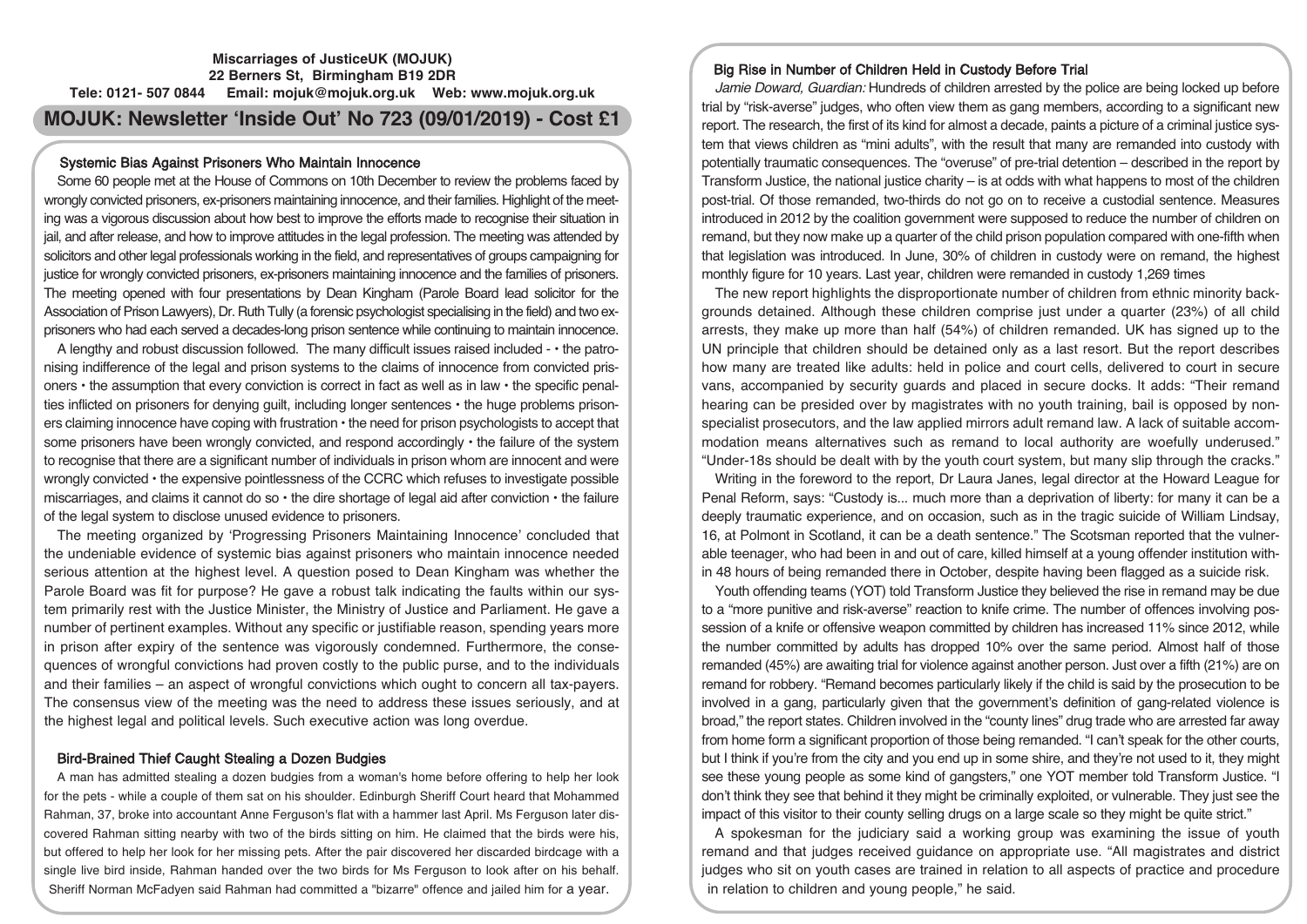### White and Male UK Judiciary 'From Another Planet', Says Lady Hale

Owen Bowcott, Guardian: The judiciary needs to be more diverse so that the public feel those on the bench are genuinely "our judges" rather than "beings from another planet", the president of the supreme court has said. In an interview to mark the centenary of the 1919 act that dismantled barriers preventing women from entering the professions, Lady Hale called for a more balanced gender representation on the UK's highest court as well as swifter progress promoting those from minority ethnic backgrounds and with "less privileged lives".

Women working in law and other professions are increasingly aware and resentful of earning less than men, said Hale, who is the court's first female president since its creation 10 years ago. She also described the compulsory retirement age of 70 for judges as a "waste of talent". Hale has supported the pursuit of gender equality as consistently as she can within the constitutional restraints of her position. There are currently three female justices on the UK's 12-seat supreme court – a rapid advancement on the position up until mid-2017 when she was the only woman. But how many women should there be?

"Ruth Bader Ginsburg [the long-serving US supreme court justice, when asked the same question] famously said: 'When there are nine'. There are [only] nine justices on the US supreme court bench," Hale explained. "My own view is up to a quarter [on the UK supreme court] is an important breakthrough but that there's no right number of justices of either gender. An ideal balance would be at least 60/40 either way. And so we still have a little way to go towards that."

There are several reasons for desiring a more diverse judiciary in terms of gender balance, ethnicity and social background, Hale said. The most important of these is so the public can "look at the judges and say 'They are our judges'," rather than seeing them as "beings from another planet". In the high court, court of appeal and supreme court, a quarter of judges are women. Among district judges, around a third are female. Diversity, Hale said, also helps by bringing "different perspectives to the discussion", particularly on a "collegiate" court. "We are all products of our background and our experiences, so the greater the diversity, the better." Having more than one woman on the supreme court had demonstrated that "women are as different to one another as men are" she said, acknowledging that it had been "refreshing" to sit with other women.

While overt discrimination is illegal, there remain hurdles to overcome. "We do have in this country a gender pay gap to worry about," she said. "The more pay is [delivered] through individual negotiation rather than collective agreement, the greater the risk of imbalance.

"[Women] are just waking up to the fact that they are not being paid as much. I have heard terrible stories about even successful women barristers being offered out by their [chamber] clerks at less than their male equivalents. That's an area where there's still work to do."

Sexual harassment has also caused problems for women at the bar, Hale said. She had not personally experienced problems during her career, she said, but was aware of its sexist culture – at least in the past. "I do recall that when I was being elected to the northern circuit they required young women being elected to get on the table [as an initiation rite]," she said. "They didn't require me to get on the table. [I don't know] whether they thought I could not get up or whether [it was because] I was already married to a member of the circuit."

More progress was needed in advancing people from ethnic minority backgrounds into the higher judiciary. Hale said. "It's not surprising that [the pace of promotion] is slower: it is [only] more recently that members of ethnic minorities have joined the legal profession in larger numbers. Although there's definitely a way to go, [the discrepancy] may not be as bad as we thought." There is already a strong presence of ethnic minority judges in tribunals, county

courts and among district judges, she said. "The way we can try and improve diversity in the higher echelons is being more open to transfers from other [courts]. And there have been appointments from the upper tier [tribunals] to the high court. So that is beginning to happen [though] it's still quite slow." She hoped the judiciary would attract "more people who have had less privileged lives". Hale added: "I have had a privileged life [but] I don't come from a privileged background and that is helpful. I have experienced various disappointments and setbacks in my life. I think all of this is quite helpful."

Lady Hale does not approve of positive discrimination, chiefly because "no one wants to feel they have got the job in any way other than on their own merits". Better outreach efforts to encourage candidates are more productive, she said. Now 73, she is one of a small number of judges appointed before 1995 who are permitted to stay on the bench until they reach the age of 75. All those appointed since then have to retire at 70. Hale follows her predecessor, Lord Neuberger, in questioning that rule given the current shortage of high court judges. "[He] called for the retirement age to go back to 75 and there's obviously a case for that," she said. "There's a waste of talent." It would help solve the "difficulty of recruiting to the high court bench so that people could be attracted after the most expensive years of life", she said. "My husband sat until he was 75 in a … property tribunal and no one could possibly doubt he still had a huge amount to offer."

The argument against extending the compulsory retirement age has been that it creates "bed blocking", slowing the progress of younger judges up the career ladder. "The longer the old, white men [stay on] … the fewer posts there are for the younger more diverse judges," she said. "But given the recruitment problems, I'm not sure that holds good. It does seem rather sad in these days to have a [retirement] age of 70." This year the supreme court, having visited Edinburgh and Belfast, is due to sit in Wales. Hale, who was born in Yorkshire, would like to hear cases outside London in the north of England and the West Country. One of her proudest moments, Hale said, was the article 50 case in 2016 that decided the course of Brexit amid a political and media furore. Following the high court decision, the judges were condemned as "enemies of the people" for ruling against the government. "I'm proud of the [article 50, Gina] Miller case because it was a classic constitutional issue about what the government could do and what parliament could do," Hale explained. "It was reminiscent of the 17th-century battle between parliament and the king. We were reinforcing principles that had been established then." Moving the law lords out of parliament and into a separate supreme court had made "judicial independence more visible", she said. The way the media treated the article 50 case at the supreme court was very different to coverage of what happened in the high court, Hale said.

This month the supreme court will host a display celebrating the centenary of the Sex Disqualification (Removal) Act, which enabled women to join the legal profession and others. After Brexit the supreme court is unlikely to continue referring questions about EU law to the European court of justice in Luxembourg. "We shall have to work it out for ourselves," she said. "Whether it will be for the better or worse, we don't know."

#### Regina -V- Paul Anthony Finlay

1. Lord Justice Buxton: This appellant, Mr Paul Anthony Finlay, faced two counts of manslaughter at a trial before His Honour Judge Broderick and a jury in the Crown Court at Winchester as long ago as February 2002. Both counts emanated from the same incident and it will be convenient to describe the incident in broad terms before we turn to the counts, the verdicts on them and the law. 2. The deceased was a lady called Jasmine Grosvenor who had a serious history of drug and alcohol abuse. She died of an overdose of heroin. The appellant was by his own admission pres-

 $\overline{3}$   $\overline{4}$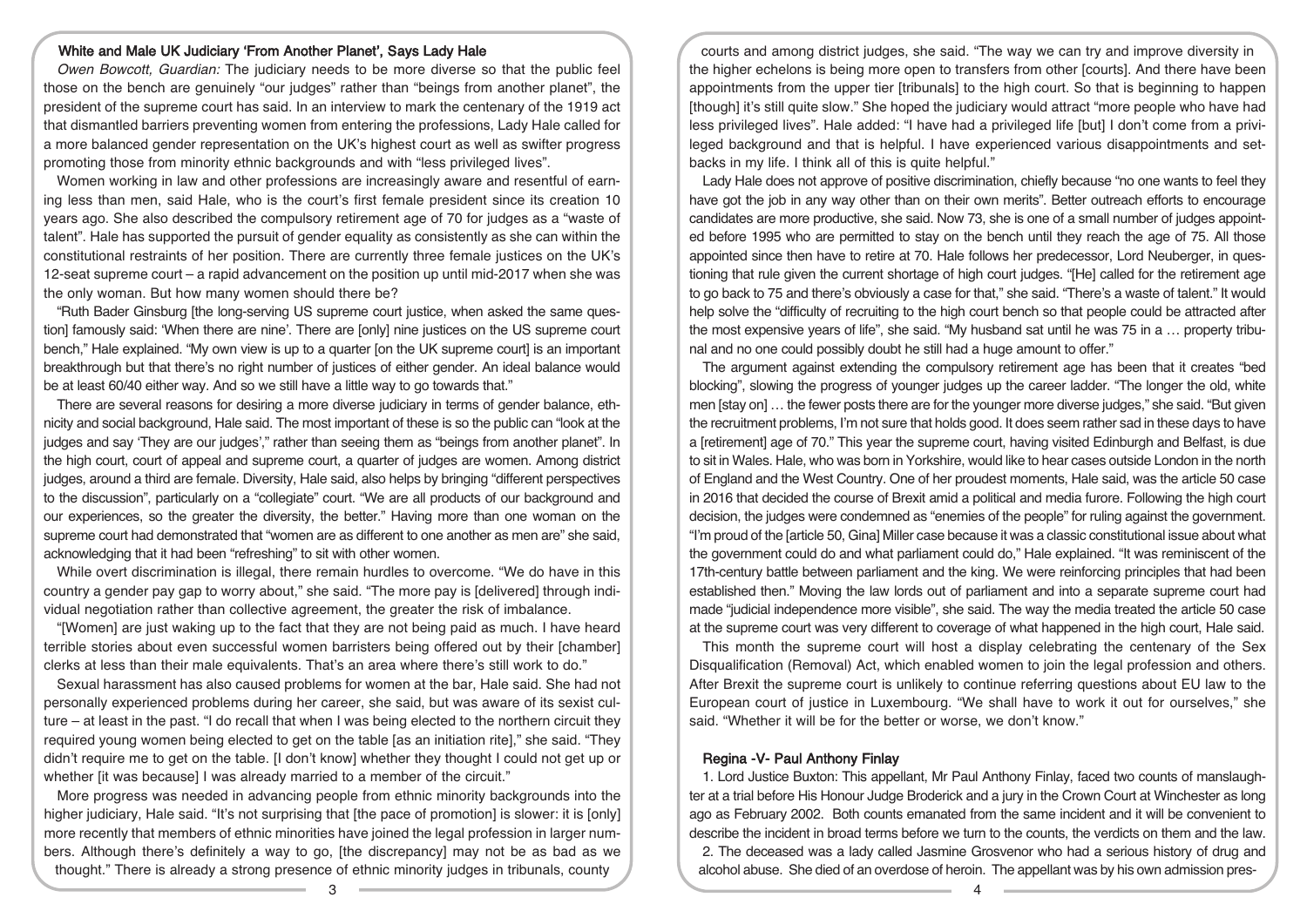ent when she took the fatal dose. The prosecution case was on two alternative bases: first, that the appellant had personally injected the deceased with the heroin, that is to say had himself operated the syringe; or alternatively, that the appellant had cooked and prepared the heroin, loaded the syringe and then handed it to the deceased who had injected herself. The defence said that the appellant had not personally injected the deceased. She had done it herself and he had not caused any taking of heroin on her part because, as the judge put it to the jury as the defence case, she was determined to take heroin regardless of anything that was said or done by him.

3. The significance of those two different ways of putting the case was this. The allegation in both cases was of unlawful act manslaughter. The unlawful and dangerous act was said to be the offence under section 23 of the Offences Against the Person Act 1861: "Whosoever shall unlawfully and maliciously administer to or cause to be administered to or taken by any other person any poison or other destructive or noxious thing, so as thereby to endanger life."

It was accepted that if Mr Finlay had himself injected Miss Grosvenor with the heroin, as was alleged under count 1, then he would indeed have unlawfully and maliciously administered a noxious thing to that lady, and therefore would have committed the offence under section 23. However, it was the prosecution case at trial that, even if the appellant had not himself wielded the syringe, he would have committed an offence under section 23 if he had caused an administration of the heroin, even though he did not himself physically administer it. The importance of that way of putting the case will become apparent hereafter.

4. It is necessary to say something in brief terms as to the background against which these counts were brought. The deceased's general practitioner gave evidence that she had an addictive personality and was addicted both to alcohol and to drugs. She had clearly had an extremely damaged and traumatic experience of life. She had been involved in a number of abusive relationships, had attempted suicide on several occasions and had given birth to no fewer than six children, all of whom had unfortunately had to be removed from her care. Other evidence suggested that this lady, although she took heroin as well as alcohol, did not know how to prepare heroin or to inject it: other people would inject her.

5. On the day in question she (Miss Grosvenor) had said, according to one witness, that she wanted alcohol, but it had been suggested to her that she should in fact take heroin and she had been with the accused at the time of the death.

6. Mr Finlay's evidence was that he was concerned on the day in question about the deceased's appearance and the fact that she appeared to have been attacked by somebody. He had injected another lady with heroin. The deceased said that she would like some and asked him to get it. She said that she preferred heroin to beer. He bought some heroin from his dealer and then they both went to her address where he prepared the heroin. He filled a syringe for himself and half a bag for the deceased, saying, as he claims, that it was her decision whether to take it or not. He said that she then injected herself. An hour or so after she asked for the other half-bag. He tried to persuade her not to but, as he put it, she badgered him. He filled a syringe for her, she took it out of his hand, injected herself, went into shock, and died. He agreed in cross-examination that he had asked the deceased whether she wanted the second half of the bag, but she had said that she was all right and could handle the matter. His account of the events was seriously challenged in cross-examination.

7. There was an application at half time for count 2, that is to say the count upon which Mr Finlay was eventually convicted, to be withdrawn from the jury. We will come back to that shortly.

8. The jury were given directions by the learned judge, which again we will come to, and duly retired, he having told them that they should start their consideration with count 1, that is what

we might call direct injection, and only if they acquitted on that should they go on to count 2, which is the count alleging involvement, as we will call it for the moment, in injection.

9. Things did not work out in that way because the jury returned to court and said that although they were not able to reach a verdict on count 1, they had reached a verdict on count 2; which, as we have seen, was a guilty verdict. The judge was concerned by that turn of events since it involved the jury approaching the matter in an order different from that which he had advised, indeed directed, them. However, he did in due course take that verdict and discharged them from a verdict on count 1.

10. In his submissions to us Mr Gibson-Lee suggested that this course of events might imply that the jury did not properly understand the task they had in hand. That, we have to say, does not appear to have been the view of the learned judge and it does not, in our judgement, follow from what happened. It also, we are bound to note, is not a ground of appeal before us. The jury may very well have not been able to agree on the first question (that is to say, whether Mr Finlay himself did the injection) but were satisfied of his involvement in the events indicated in count 2. That, as it seems to us, is a possible view for a jury to take and in no way indicates that they did not understand the case.

11. With that rather lengthy introduction we can now turn to the substance of the appeal. Effectively the only matter in issue was whether it was open to the judge to leave to the jury the possibility that there was a version of events that caused Mr Finlay to be guilty of an offence under section 23 of the 1861 Act even though he had not himself held the syringe. There is a history to that point, which has been the subject of a number of authorities in this court.

12. In the first relevant case, R v Kennedy [1999] Crim.L.R 65, a situation very close to the present was before the court. The judge in our case pointed out in his observations on the submission of no case to answer that the facts of Kennedy were effectively indistinguishable from those in the present case and that Kennedy therefore was binding upon him. He did, however, express caution about one aspect of the judgment in that case. That was at the very end of the judgment where this court explained its conclusion that the appellant in that case might have been guilty of an offence under section 23 in those words: "Perhaps more relevantly the injection of heroin into himself by [the deceased] was itself an unlawful act, and if the appellant assisted in and wilfully encouraged that unlawful conduct, he would himself be acting unlawfully."

That analysis was subject to severe criticism by the late Professor Sir John Smith in the note in the Criminal Law Review report. We would respectfully agree with that criticism. The reason is this: the court in Kennedy clearly proceeded upon the assumption that the person who supplied the syringe -- and we will call him in neutral terms "the helper" -- would have been guilty on the basis of being an accessory to an offence committed by the deceased. The reason why that analysis cannot be correct is that there is no offence of self-injection. By injecting himself Mr Bosque, the deceased in the Kennedy case, was not administering a noxious thing to another. Since no principal offence had been committed, it is black letter law of the blackest sort that there can be no offence of aiding and abetting. It was for that reason and that reason only that Kennedy was criticised.

13. That criticism was adopted by this court in R v Dias [2002] 2 Cr.App.R 5, where the court accepted that there could be no offence of self-injection. However, this court recognised that there might be a different basis for a section 23 offence. At paragraph 25 the court specifically envisaged the possibility that there might be other ways in which an accused could be guilty, and they said this, and we emphasise this is only only an obiter observation but it is of importance: "We accept that there may be situations where a jury could find manslaughter in cases such as this, so long as they were satisfied so as to be sure that the chain of causation was not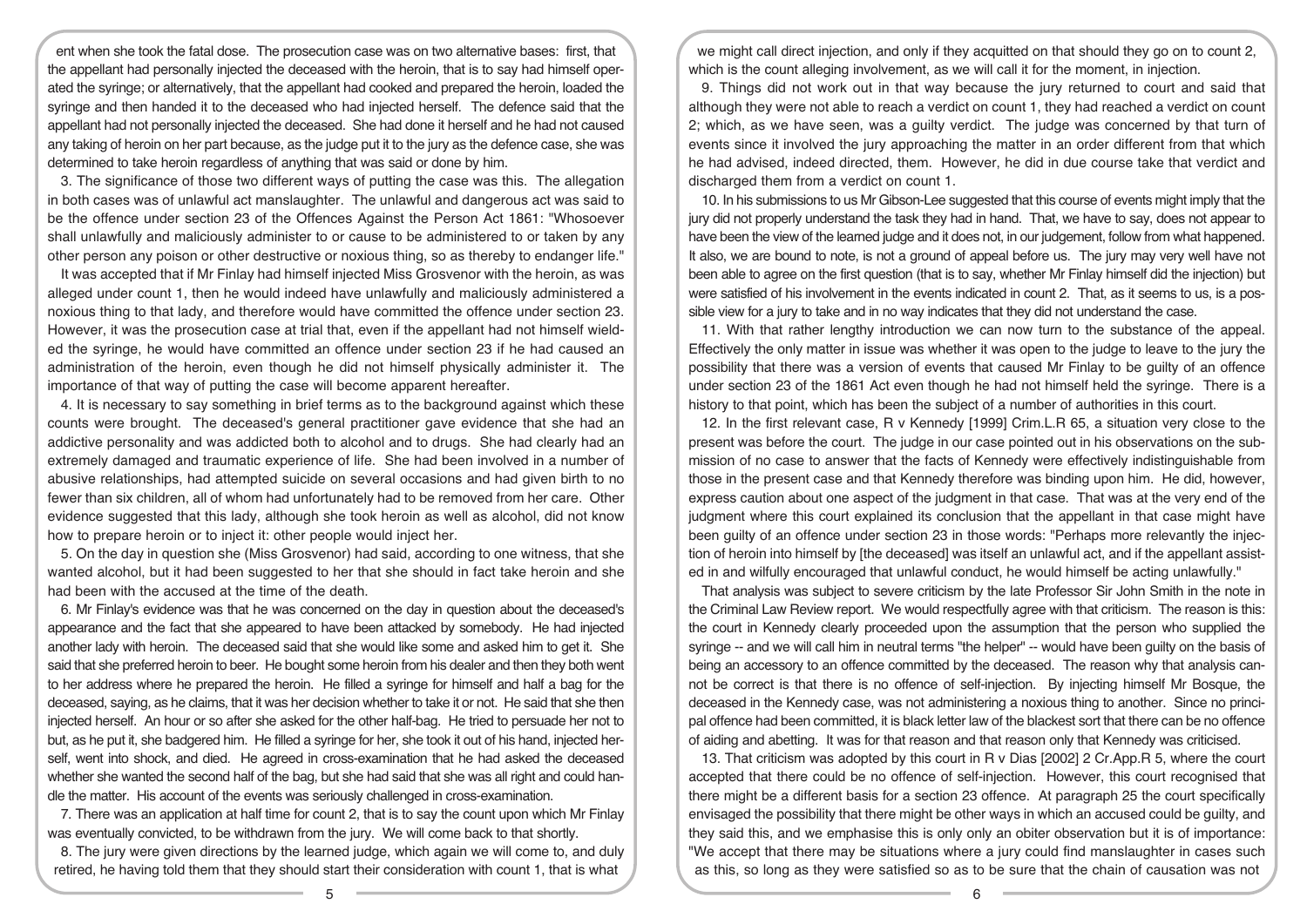broken. That is not this case because causation here was not left to the jury." And for that reason, lack of causal connection, it was held that the conviction was unsafe and would be quashed. It is perhaps also important to note that the court in Dias did envisage the possibility that mere supply of heroin might count as an unlawful act for the purposes of the law of unlawful act manslaughter, leaving aside the issue under section 23.

14. That is how the matter stood at the time of the trial in this case. The judge had a difficult problem in assessing what the standing of the case of Kennedy, and what it taught as to the nature of unlawful act manslaughter in the context of section 23. After the judge's rulings, to which we will come back, this court had to return to the matter in the case of R v Rogers [2003] 1 WLR 1374, a constitution presided over by the Vice President, Rose LJ. That was a case where the victim had injected himself while the defendant held his belt around the victim's arm as a tourniquet. The victim died. The defendant was charged with one count under section 23 and one count of manslaughter, it clearly being laid that the unlawful act in respect of the manslaughter was a section 23 offence committed by the defendant Mr Rogers. The court accepted the criticisms that had been made by Sir John Smith of the reasoning in Kennedy, and drew attention also to the criticisms made by this court in Dias. This court said: "[We] accept Sir John Smith's criticisms of the reasoning in R v Kennedy: in so far as that reasoning was based on self-injection being an unlawful act, it was wrong."

However, the court also identified that, whilst it was incorrect to say that in circumstances such as we are concerned with the helper could be found liable on the basis of aiding and abetting, that did not exclude the possibility that he could be found liable on the basis of joint principleship. That was clearly the issue before the court in Rogers. The court said earlier in paragraph 6: "It was common ground between counsel that the crucial question at the heart of this appeal is whether the appellant's conduct was that of a principal: if so, he was guilty of both offences. If, on the other hand, his conduct was that of a secondary party, merely aiding the deceased, he could not be guilty of either offence, because no offence was committed by the deceased."

Rogers is thus clear authority for saying that if a "helper" is in fact a joint principal with the deceased, then he can be guilty of an offence under section 23 even though the deceased is not guilty of an offence by self-administration. That follows from the classic understanding of what is meant by joint principalship, as set out in the 10th Edition of Smith and Hogan at page 161. That work of authority says: "A and B are joint principles where each does an act which is a cause of the actus reus; eg, each stabs P who dies from the combined effect of the wounds; or A and B together plant a bomb which goes off and kills P; but then each is liable for his own act, not because he has 'participated' in the acts of another; and each is liable to the extent of his own mens rea."

The learned authors finish the paragraph by saying: "there are two principals and two offences". The test therefore is whether each of the parties has done an act which is a cause of the actus reus and it was that test that was applied by this court in Rogers. In paragraph 7 the court said this: "... by applying and holding the tourniquet, the appellant was playing a part in the mechanics of the injection which caused death. It is therefore, as it seems to us, immaterial whether the deceased was committing a criminal offence.

There is nothing in Dias which is inconsistent with this conclusion. Indeed, on the contrary, paragraph 25 of the judgment expressly envisages that, even where a victim injects himself, the supplier of the heroin may be guilty of manslaughter, provided causation is established. Edwards ... is to like effect. A fortiori, as it seems to us, a person who actively participates in the injection process commits the actus reus and can have no answer to an offence under

section 23 or a charge of manslaughter if death results. Once the appellant is categorised as such a participant, it being common ground that death resulted from the injection, no question arises in relation to causation."

15. The learned judge in his observations on the application to remove count 2 from the indictment seems to us, with great respect, strikingly to have anticipated the analysis that this court adopted in the case of R v Rogers. Having expressed caution about Kennedy, he went on at page 9F of his ruling: "So it seems to me that subject to one further point, to which I will turn almost immediately, cooking up heroin, loading it into a syringe, and then giving the syringe to someone who is clearly going to inject themselves almost immediately, is capable of coming within the terms of section 23. Whether or not it does so in any given case is a question of fact which falls for the court to the jury and not the court to decide.

The last remaining point in relation to section 23 is this. In order to establish limb two of their case, the prosecution would have to prove that the defendant caused the heroin to be administered to, or be taken by, the deceased. In my view it is not necessary for the Crown to prove that the defendant's actions were the sole cause of the deceased injecting heroin. Here, by cooking up, loading the syringe, and handing it to the deceased, the defendant produced a situation in which the deceased could inject and in which an injection by her into herself was entirely forseeable. It was not a situation in which injection could be regarded as something extraordinary. That being the case, it seems to me that on the authority of Environment Agency v Empress Car Company Limited [1999] 2 AC 22, that it would be open to the jury to conclude that the defendant's action caused heroin to be administered to, or to be taken by, the deceased. At the end of the day this is a question of fact for the jury to decide."

That clearly sets out the law as it was understood by this court in the case of R v Rogers. The test is one of causation. In this case, could it be said that the act of the deceased in taking up the syringe and using it on herself, which are to be assumed to be the facts, prevented Mr Finlay's previous acts being causative of the injection. The judge rightly referred to Environment Agency v Empress Car Company [1999] 2 AC 22. In that case Lord Hoffman said that the prosecution need not prove that the defendant did something which was the immediate cause of the death. When the prosecution had identified an act done by the defendant, the court had to decide, particularly when a necessary condition of the event complained of was the act of a third party, whether that act should be regarded as a matter of ordinary occurrence which would not negative the effect of the defendant's act; or something extraordinary, on the other hand which would leave open a finding that the defendant did not cause the criminal act or event. That, said Lord Hoffman, with the agreement of the rest of the House of Lords, was a question of fact and degree to which, in the case before him, the justices had to apply their common sense, as in a jury trial the jury has to apply its common sense. That was exactly the way in which the judge directed himself in his observations on the application that count 2 should be removed from the jury.

16. And that is exactly how he directed the jury when he came to sum up. At page 14F he said this: "Whether or not the defendant caused heroin to be administered to or taken by the deceased is a question of fact and degree which you have to decide, and you should decide it by applying your common sense and knowledge of the world to the facts that you find to be proved by the evidence. The prosecution do not have to show that what the defendant did or said was a sole cause of the injection of heroin into the deceased. Where the defendant has produced the situation in which there is the possibility for heroin to be administered to or taken by Jasmine Grosvenor, but the actual injection of heroin involves an act on part of another - in this case Jasmine herself - then if the injection of heroin is to be regarded in your view as a normal fact of life, in the situation proved by the evidence, then the act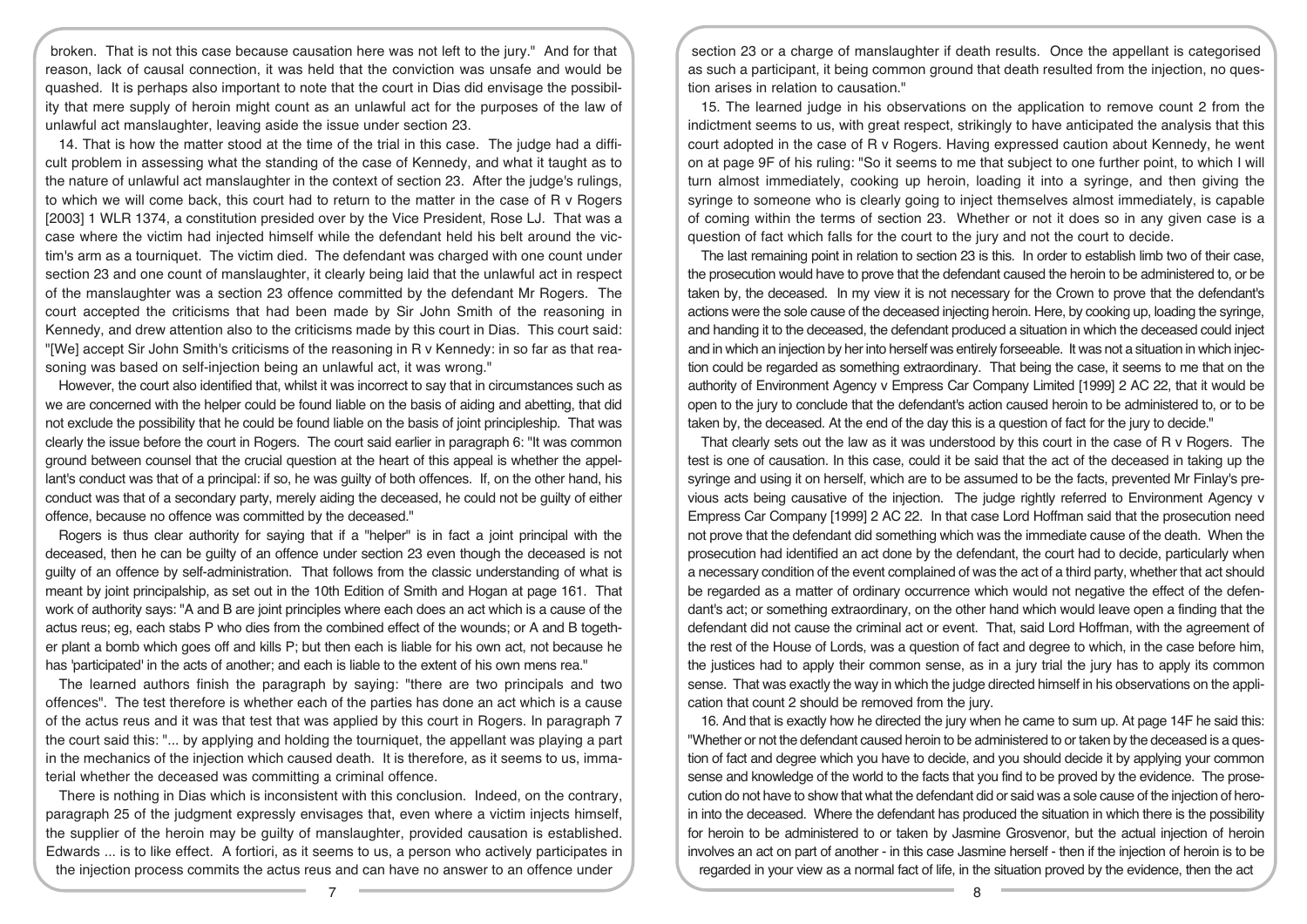of the other person will not prevent the defendant's deeds or words being a cause, or one of the causes, of that injection. On the other hand, if in the situation proved by the evidence, injection is to be regarded as an extraordinary event, then it would be open to you to conclude that the defendant did not cause heroin to be administered to or taken by the deceased." That was consistent with Rogers; it was also consistent with the direction of the House of Lords in the Empress Car case.

17. Mr Gibson-Lee really advances two reasons why the judge should not have taken that view, and why he should have considered that count 2 should not have gone to the jury. The first is that on the assumption that it was the deceased who injected herself, that act of itself breaks the chain of causation between whatever it was that the accused did and the actual event of injection. That is a view that is also taken in a critical commentary on the decision in Rogers in in the Criminal Law Review. We have to say that that approach is not correct. It seeks to make the existence of what used to be called a novus actus interveniens, and can now more simply be regarded as an act of another person, as something that as a matter of law [emphasis added] breaks the chain of causation. It was that view or assumption that was rejected by the House of Lords in the Empress Car case. Intervening acts are only a factor to be taken into account by the jury in looking at all the circumstances, as the judge told them to do.

18. Secondly, Mr Gibson-Lee says that in any event the facts of this case were such that it simply was not open to the jury to conclude that Mr Finlay had caused the injection. He had done no more than form part of the background, or provide the opportunity of which the deceased availed herself:- in other words, that the case was so extreme or so clear that it was not appropriate for the jury to look at it as a case of causation at all. The judge did not take that view, nor do we. The unhappy circumstances of this case, and in particular the unhappy circumstances of this lady's life and condition, in our view indicate that it was certainly open to a jury to conclude in Empress Car terms that in those circumstances, and we emphasise that, it was what Lord Hoffman described as an "ordinary" occurrence for the purpose of the law of causation that she should have taken advantage of whatever it was that Mr Finlay did towards her or with her. It is not necessary for that conclusion to decide, as Mr Gibson-Lee suggested it was, that she was incapable of knowing what she was doing or had ceased entirely to be a rational being. All that is necessary, in our judgement, is that the circumstances should be such that it could properly be said to fall within the ambit of possible and ordinary events that she will take the opportunity given her. We quite accept that, on facts different from these, there might be more difficulty in coming to that conclusion.

19. Third, we do not accept the argument that Mr Gibson-Lee also put forward that Rogers was simply irrelevant to this case because Mr Finlay's acts were much further removed from the actual act of injection than was the act of Mr Rogers in applying the tourniquet. We of course accept that there was a difference on the facts, but the passage that we have read from Rose LJ indicates that he certainly did not think that the facts of Rogers were the only type of facts that could fulfil a case of joint principleship. It will be remembered in particular that in paragraph 8, having referred to mere supply in Dias being a possible case of liability, Rose LJ described the placing of the tourniquet and so on as a case a fortiori of a supply case.

20. We are therefore satisfied that on the facts of this case it was open to the judge to leave count 2 to the jury. Having done that he directed them in terms that we consider to be impeccable, and which accurately foresaw the law set out in Rogers, which is the law which now governs this not altogether easy area of the law of homicide.

21. For those reasons, therefore, we would dismiss this appeal.

#### Scotland: Prison Sentences of Less Than 12 Months to be Brought to an End

Scottish Legal News: Short term prison sentences of less than 12 months will be brought to an end this year, Scotlands Justice Secretary Humza Yousaf has announced. New figures showed more than 1,000 people spent last Christmas in prison on these ineffective sentences. The figures, provided by the Scottish Prison Service in response to a freedom of information request from the Scottish Liberal Democrats, show 1,022 prisoners out of a total prison population of 7,332 were on sentences of 12 months or less. A Scottish government consultation on a presumption against sentences of twelve months or less closed over three years ago, with 85 per cent supporting extending the presumption to a year including HM Chief Inspector of Prisons, penal reform experts and the Liberal Democrats.

Mr McArthur said: "Last year over 1,000 people were behind bars at Christmas due to a short-term sentence. Rather than being given short spells in prison, such offenders would be better serving tough, community-based sentences. "We know that 60 per cent of people given ineffective and disruptive short-term sentences re-offend within a year of release, whereas robust community-based sentences are far more successful and reduce the chance of more people becoming victims of crime. This way there's a benefit to individuals, families and, very importantly, communities. These are not soft options, but they do help preserve family links and limit the damage on dependent children.

"It is over a decade ago since the Prisons Commission concluded people on short-sentences are "more troubling than dangerous" and three years since the consultation on extending the presumption against short sentences closed. Responses were overwhelmingly in favour of this shift, with experts including HMIPS backing a new 12-month rule." He added: "In her Programme for government the First Minister committed to taking these measures forward. However, it is now important that she holds her nerve and follows through on that promise. "Scottish Liberal Democrats will continue to push for a long overdue common-sense overhaul of our prisons to ensure that justice is served and communities have a chance to rebuild."

## Human Dignity is in Danger. in 2019 - We Must Stand as One to Survive

Ai Weiwei: Persecution, censorship and environmental destruction are on the rise – but resistance is possible: What does it mean to be human? That question sits at the core of human rights. To be human has specific implications: human self-awareness and the actions taken to uphold human dignity – these are what gives the concept of humanity a special meaning.

Human self-awareness and human actions determine the interplay between individual thought and language and the wider society. It is our actions as humans that deliver economic security, the right to education, the right to free association and free expression; and which create the conditions for protecting expression and encouraging bold thinking. When we abandon efforts to uphold human dignity, we forfeit the essential meaning of being human, and when we waver in our commitment to the idea of human rights, we abandon our moral principles. What follows is duplicity and folly, corruption and tyranny, and the endless stream of humanitarian crises that we see in the world today.

More than two centuries have passed since the concept of human rights was first developed. During that time humanity has gone through various stages of history and the world has seen enormous changes. In Europe, what was once a collection of colonialist, autocratic states has transformed into a democratic society with a capitalist orientation, establishing a mechanism that protects individual rights. Other societies are also seeing structural changes, and the concept of human rights is facing grave challenges.